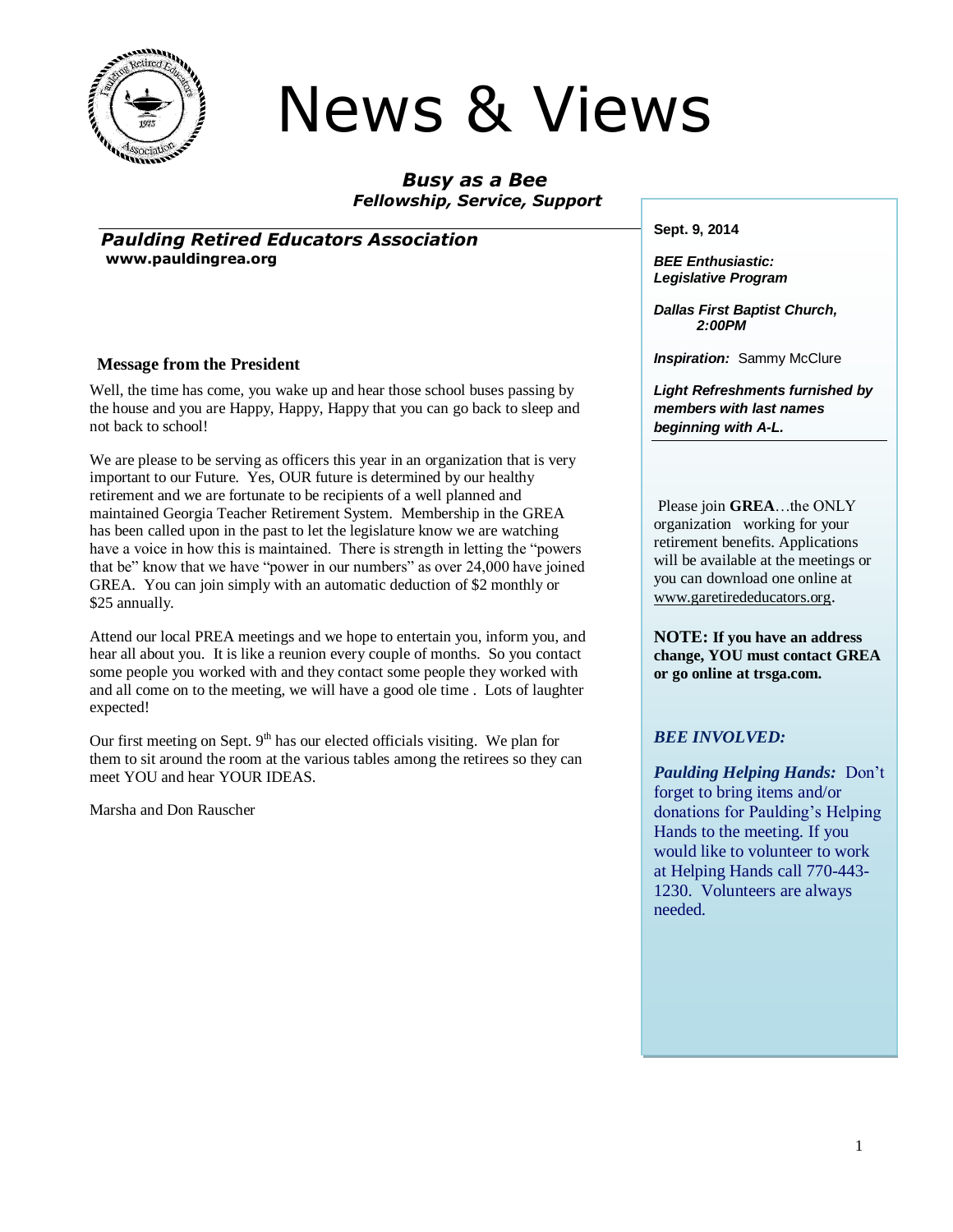

# **Georgia Education Museum Fundraisers**

Busy as Bees GREA T-shirts \$15. Order by Sept. 2, 2014. [Rom1146@pstel.net](mailto:Rom1146@pstel.net) or 478-836-3483. They will be delivered at area meeting to save on postage.

Honor Roll Plaza bricks \$100 (lettering 18 spaces/3 lines) [www.garetirededucators.org/GREA/museum.htm](http://www.garetirededucators.org/GREA/museum.htm)

GREA name badges \$15 to Joan Dickson at 706-561-3687 or [reugenedickkson@bellsouth.net](mailto:reugenedickkson@bellsouth.net)

#### *Scrapbook Items...*

Do you have photos of your volunteer activities? Have you received awards or recognitions? If so, please bring copies of these to the PREA meetings or send to Betty Vollenweider, Scrapbook chair.

All PREA members: please notify the organization by replying to Connie Tibbitts concerning any **publicity** you have received. Especially important are awards, recognition, or volunteering in the community.

Please send your e-mail addresses to ctibb303@gmail.com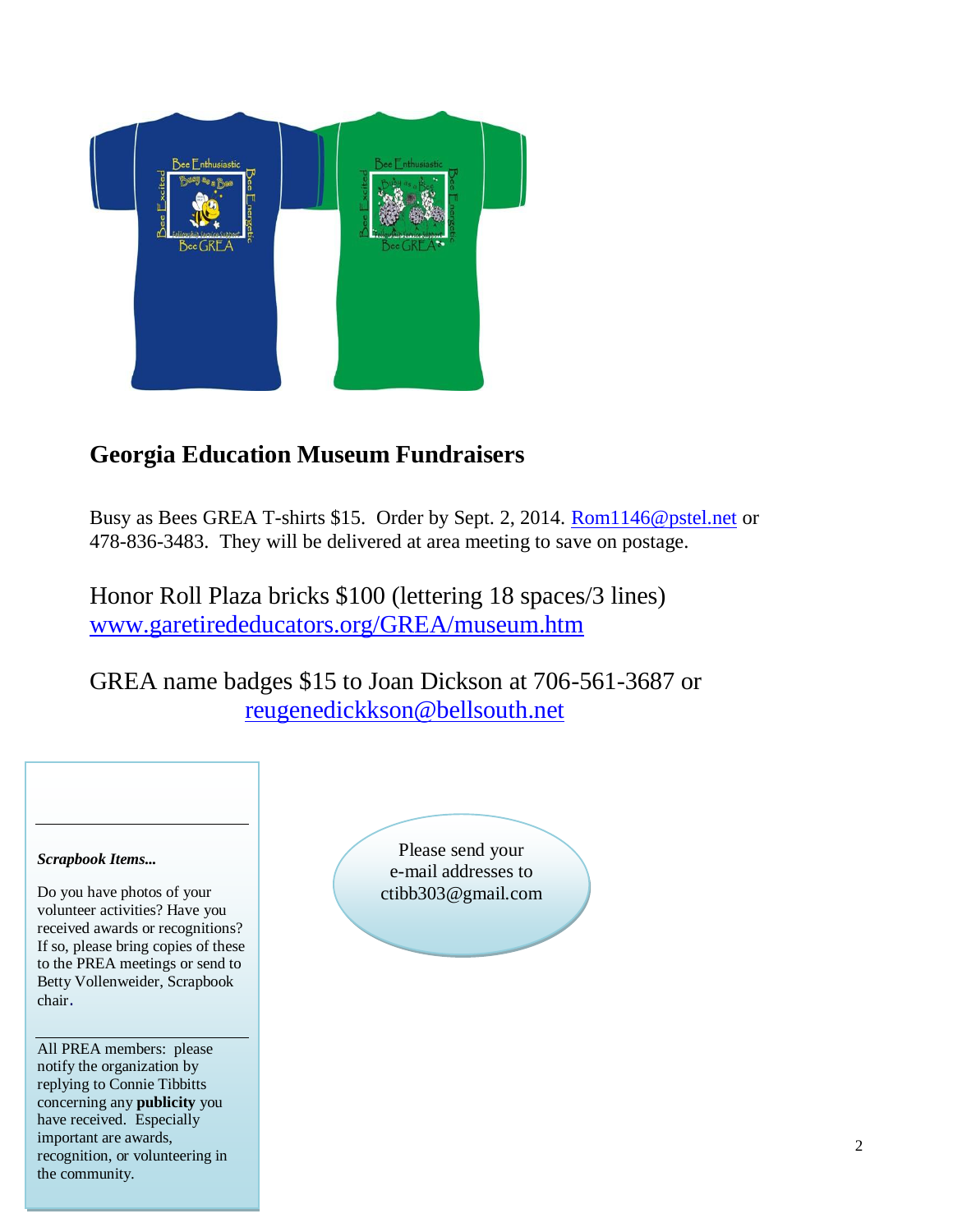**We are very proud of Betty Vollenweider and her committee for putting together an awesome scrapbook for last year. It will be on display at our Sept. 9th meeting. If you would like to be on this committee let Betty know---all are welcome.**

## **What's the Buzz:**

Congratulations to Joan Battle who was named the Citizen of the Year by the Paulding County Chamber of Commerce last Spring, we are still celebrating.

Congratulation to Doug and Karen Perry on the recent birth of their Granddaughter Harlow Perry.

Best wishes go out to several with health concerns: Tina Rakestraw, Clyde Childers, Jim Jordan, Russell Dickey, and Marcia Bell's husband, Terry Bell.



**Please let us know if you have news of any of our fellow Retirees that you would like to include in our PREA newsletters.**

#### **Worker Bees:**

Retirees make great volunteer! Make sure you continue to let us know your volunteer hours/we turn these into the state GREA office. Any hours from April 2014 to March 2015 may be turned in for this year.

\_\_\_\_\_Hours in Education/youth activities

\_\_\_\_\_Hours in health/community fields

\_\_\_\_\_Hours in other areas

Each meeting we hope to feature various activities our fellow retirees are participating in. We have soooo much time now!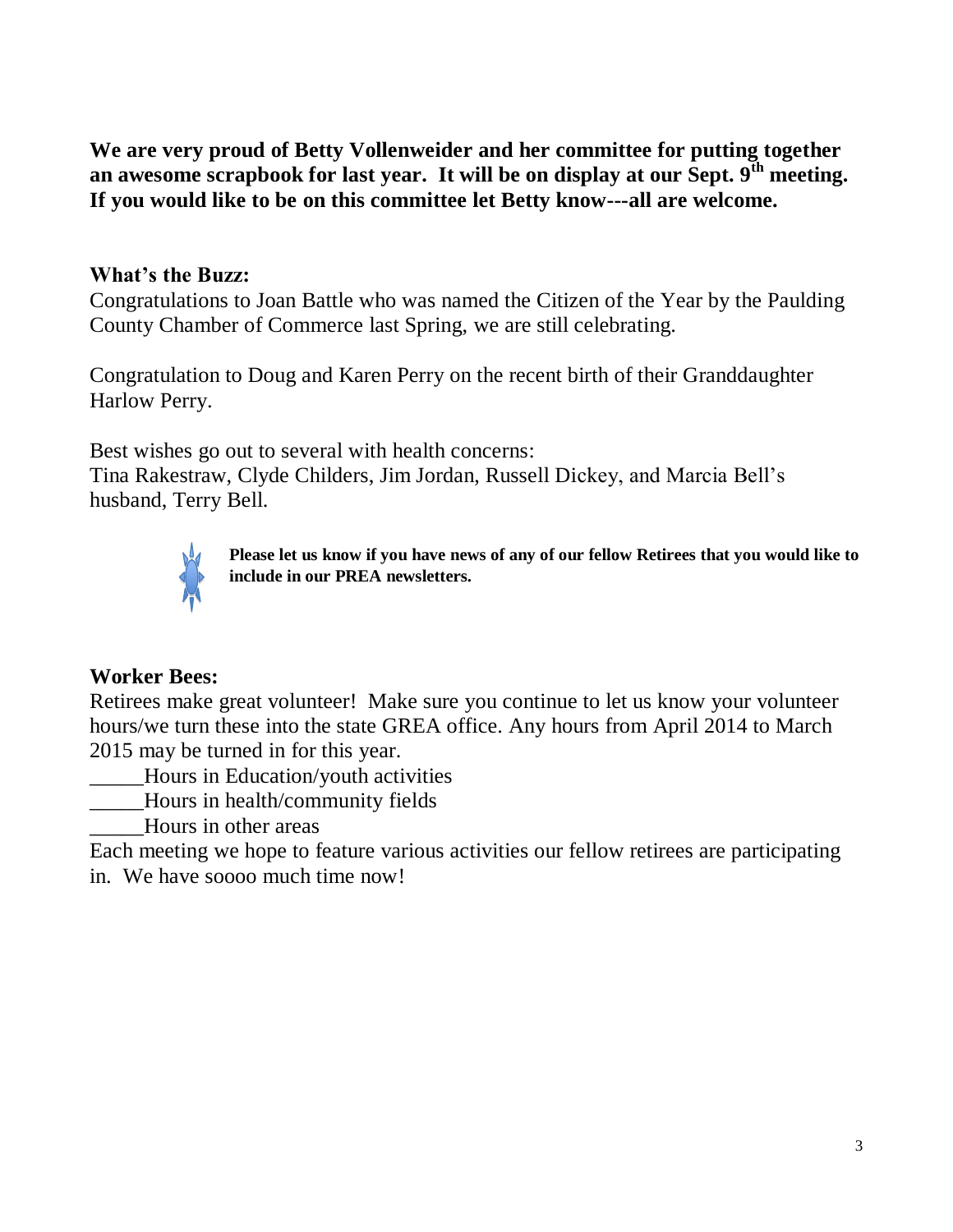**We are planning to have a group picture made at our Sept. 9th meeting with David Austin, PC Commission Chairman. We can use this in our newspaper article which will proclaim Sunday, Nov 2nd as Retired Educator Day in GA and Paulding County. Please make plans where you can to have Retired Educator Day placed on your church signs too on Nov. 2nd .**

#### **Buzzing Around:**

We are hoping to plan some fun "Road Trips" this year. Lots of people want to go places and would like others to drive or be with them. Let us know if you have any ideas for good trips. Cathy Amos is already working on a trip for us to the Carlos Museum at Emory University where she volunteers.

## **Helping the Hive:**

Bernie Booth, retired ROTC from Hiram High School is our Paulding Chapter Chair of this year's **Presidents Special Project.** We are collecting the tab tops from drink cans to donate to the Shriners Children's Burn Center. So drink up and bring those tabs in as we continue to do what we do best, help children. Each chapter is asked to collect 10,000 tabs this year. We can do this!!!

Bring **Canned Goods** to each meeting for donations to Helping Hands Food Pantry!!!

## **Bee in the Know:**

*Everyone is invited to attend the Launch of the 2014-2015 GREA year at our Area 15 and 16 Meeting on Tuesday, September 23, 2014.* This meeting will be held at the White United Methodist Church, 3411 Highway 411, White, GA. Registration begins at 9:00AM and the meeting begins at 9:45. \$15 covers a continental breakfast and lunch. Reservations must be made by Sept.  $9<sup>th</sup>$  which is the date of our local meeting. If you plan to attend please contact your Presidents [\(donrau@bellsouth.net\)](mailto:donrau@bellsouth.net) or Treasurer  $\frac{1}{\sin{\theta}}$  (sandcass 11@comcast.net) or let us know at the Sept. 9<sup>th</sup> meeting. A big Paulding crowd would be fun and we will carpool.